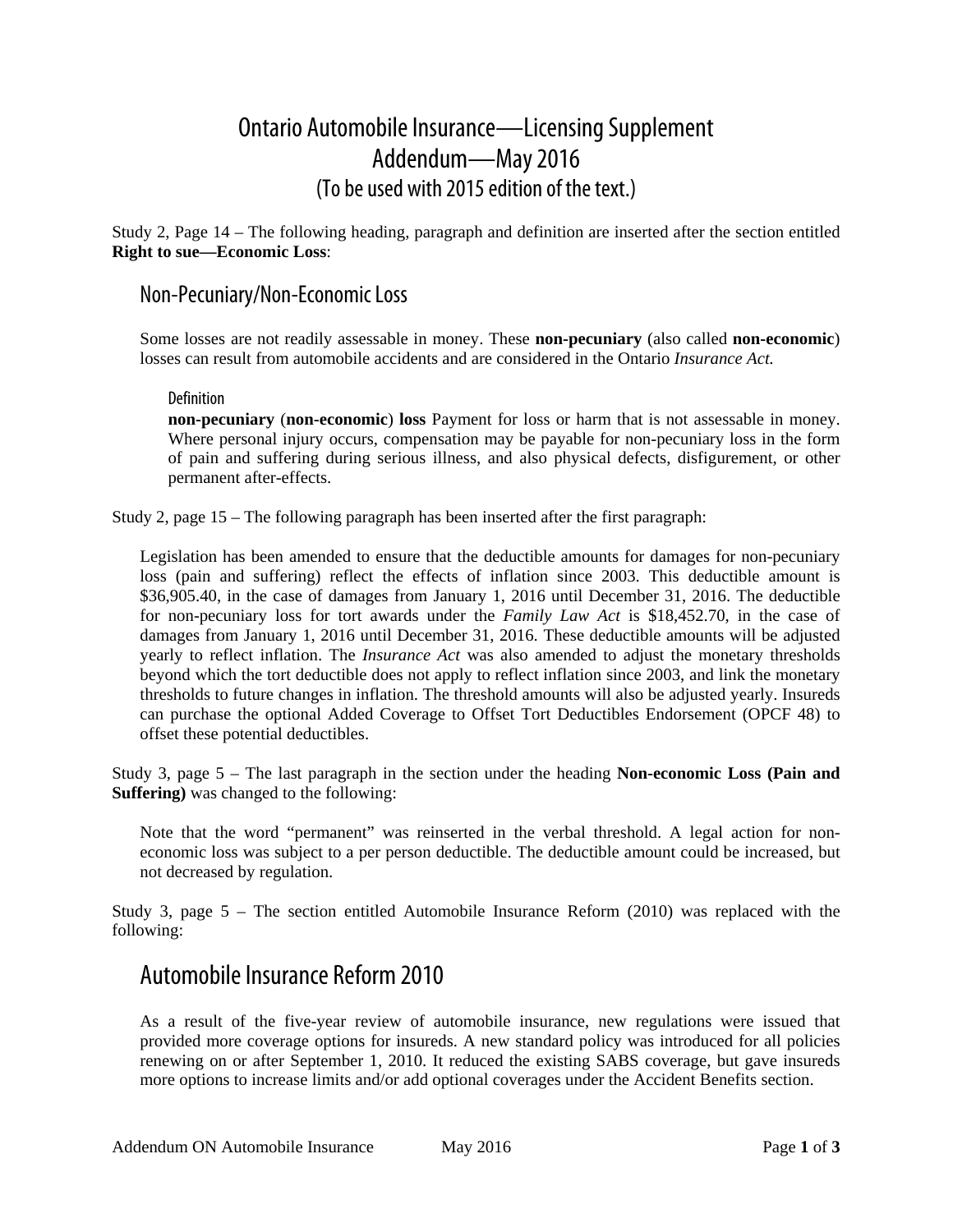Under *Regulation* 34/10 the right to sue at-fault third parties was unchanged and was subject to the same threshold definition as under Bill 198. The standard per-person deductible applicable to noneconomic losses under the new regulations was increased, but insureds now had the option of reducing this deductible through the new Added Coverage to Reduce Tort Deductibles endorsement (OCPF 48).

## Automobile Insurance Reform 2016

Effective June 1, 2016, to help make insurance premiums more affordable, the benefits and coverages included in the standard automobile insurance policy were changed again. Some benefits were reduced and some options for increased coverage were eliminated or changed. These changes continue the trend from 2010, of providing more limited standard Accident Benefits but providing more options for insureds to purchase increased limits or additional benefits to enhance their coverage.

Study 3, page 12 – In the section entitled **Non Earner Benefit**, the margin headings **26 week deductible**  and **Age 65** and the paragraphs beside them were deleted.

Study 3, page 12 – The last paragraph in the section under the heading **Non-Earner Benefit** has been changed to the following:

There is a four-week waiting period that must pass before the insured can receive non-earner benefits. After that, the insured can receive benefits for up to two years after the accident. Also, the non-earner benefit is not payable to an insured who is receiving an IRB or caregiver benefit.

Study 6, page 13 – The following paragraph has been added under the heading **Medical**, **Rehabilitation**, **and Attendant Care Benefits**:

Under the Ontario Owner's Policy (OAP 1), the medical, rehabilitation, and attendant care benefits are grouped together and have an aggregate total for the amount paid under each. This total amount varies, depending if the injury is categorized as non catastrophic or catastrophic—with a higher limit available to cover catastrophic injuries.

Study 3, page 14 –The margin heading **Maximum amounts payable** and the paragraph beside it were deleted.

Study 3, page 15 – The first two paragraphs on this page above the heading **Limits** were deleted.

Study 3, page 15 – The section under the heading **Limits** was changed to the following:

For non-catastrophic injuries, the standard maximum amount for the combined Medical, Rehabilitation, and Attendant Care Benefit is \$65,000. The standard maximum amount for catastrophic injuries is \$1 million.

For non-catastrophic injuries, the duration of combined Medical, Rehabilitation, and Attendant Care benefit payments is five years. For catastrophic injuries, benefit payments will be made as long as the insured person remains medically eligible.